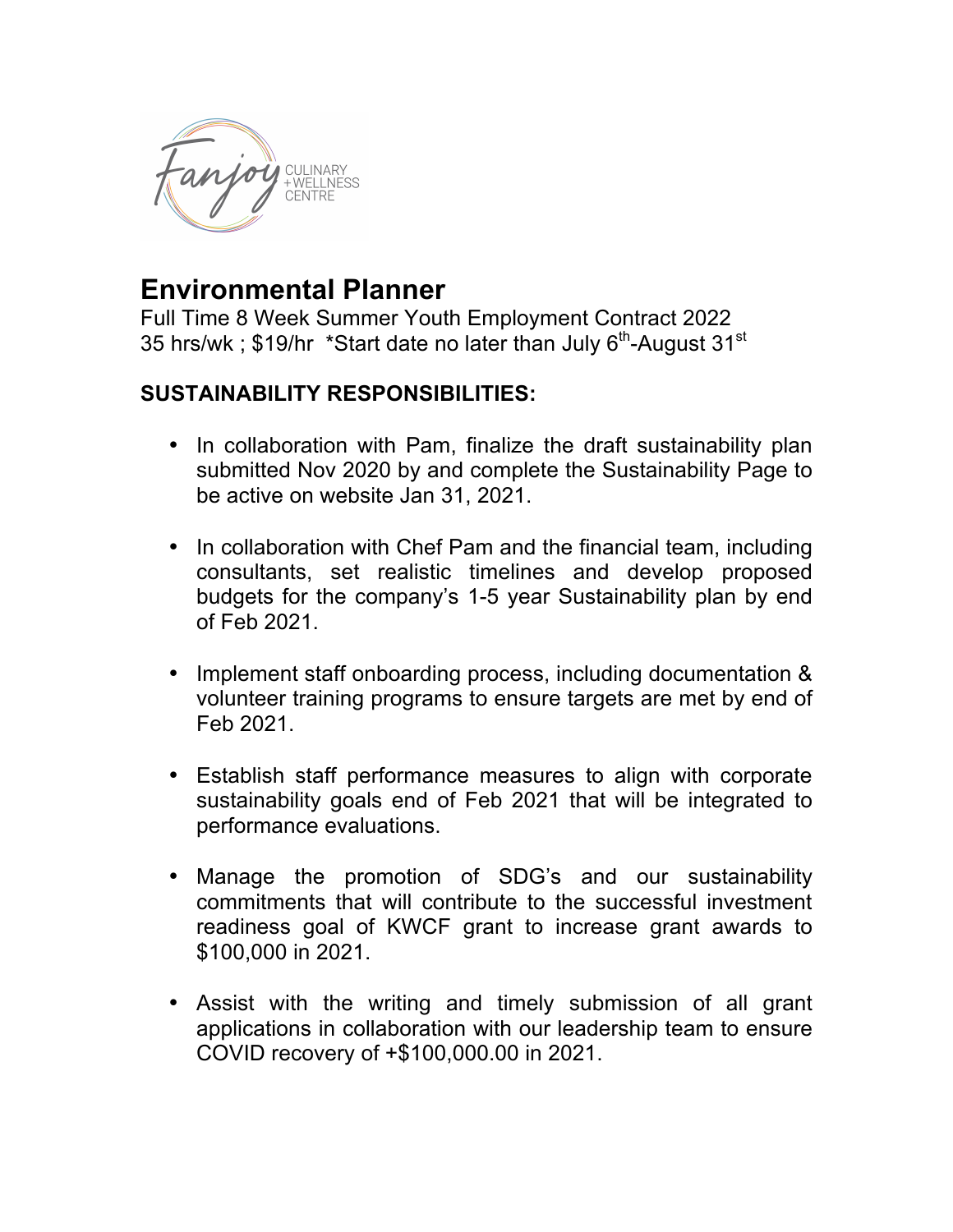## **SOCIAL IMPACT**

- Research best practices and establish an effective donation system and processes for philanthropic donations, corporate sponsorship and monthly donations process for Fan/Joy Jr. Chef expansion so that we can meet our target of reaching 1000 youth and family members in 2021, making the program more accessible with a youth scholarship fund/Social Impact Fund which may include a sliding scale fee structure.
- In collaboration with the marketing and leadership team, assist with the development and implementation of Fan/Joy's marketing strategy and a fundraising campaign to fund the Social Impact Fund, to reach \$50,000 in donations and/or grants by end of Q2 including website & increasing corporate donations for the establishment of the new Youth & Family Culinary Center.
- Implement efficient and effective system to increase overall website donations by 25% and monthly membership commitments of 25 people by end of Q2.
- Conduct relevant quarterly customer focus groups to determine current market needs of our ideal customers and how our current offerings are meeting those needs/pricing/customer retention goals etc.. Summarize and document feedback.

## **DAILY OPERATIONAL RESPONSIBILITIES:**

• Assist Pam and the professional team to establish the company's new governance model, create the procedures manual, relevant job descriptions, recruitment and evaluation processes, needs assessment and/or design process as needed for various space and other needs with the intention of relocation to Guelph summer 2021, creation of financial forecasts for funding/investment needed for the center, and any other tasks that emerge in the creation of the new "Fan/Joy Counselling & Culinary Learning Center." Provide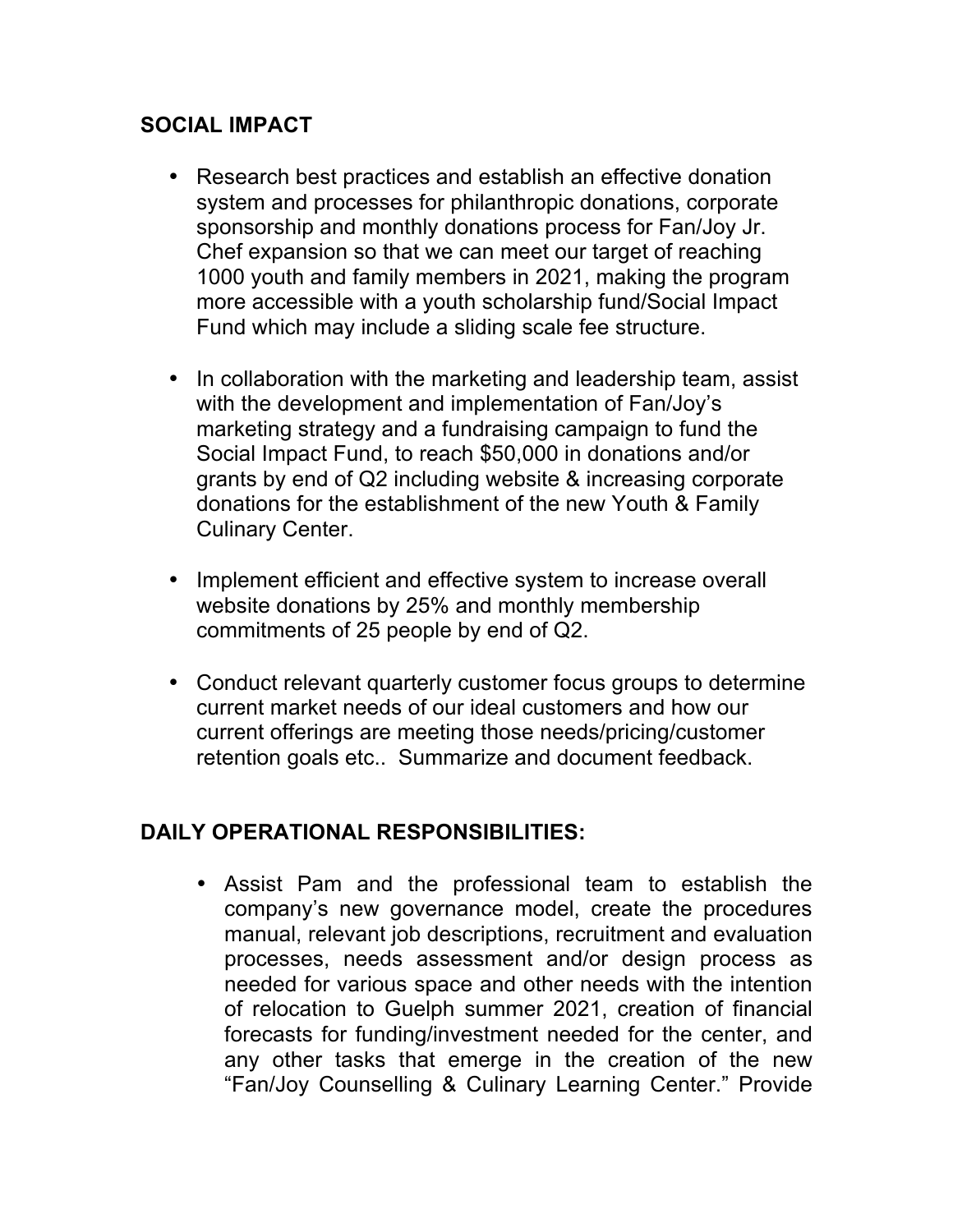supervision to staff and interns to transform current space in Hillsburgh to form a functional Culinary Training & Counselling Center, Jan to March 2021, including transformation of upstairs office/s & group room/kitchen/video forum to meet key company objectives as we pivot.

- Provide exceptional phone and in person customer service to elevate brand standards and provide role modeling to other staff and interns about the same.
- Assist remote and onsite staff, as well as MSW or other interns, to implement relevant tasks that facilitate generation of sales revenue targets by promoting & executing exceptional Jr. Chef & Counselling programs, Sustainability and Social Impact objectives and the development of our Volunteer programs for Q1.
- Implement signage and develop procedures for day-to-day operations of our sustainability plan for Hillsburgh and new Guelph programs, assigning tasks to staff/students as needed.
- Provide daily supervision and job responsibility feedback to staff as required working within the key areas of your Management.
- Professionally convey relevant information and be a brand ambassador to promote company objectives to our key stakeholders, partners, advisors and collaborators. In this role you will work closely with Chef Pam to implement all current projects, provide feedback within the leadership team to the new advisory.
- Set up, maintain and promote registration for our Jr. Chef and counselling services being the key liaison with parents as we onboard our clinical team of staff Q1. You will work Pam and with those key staff as they onboard to build out the job descriptions and develop best practices for reaching